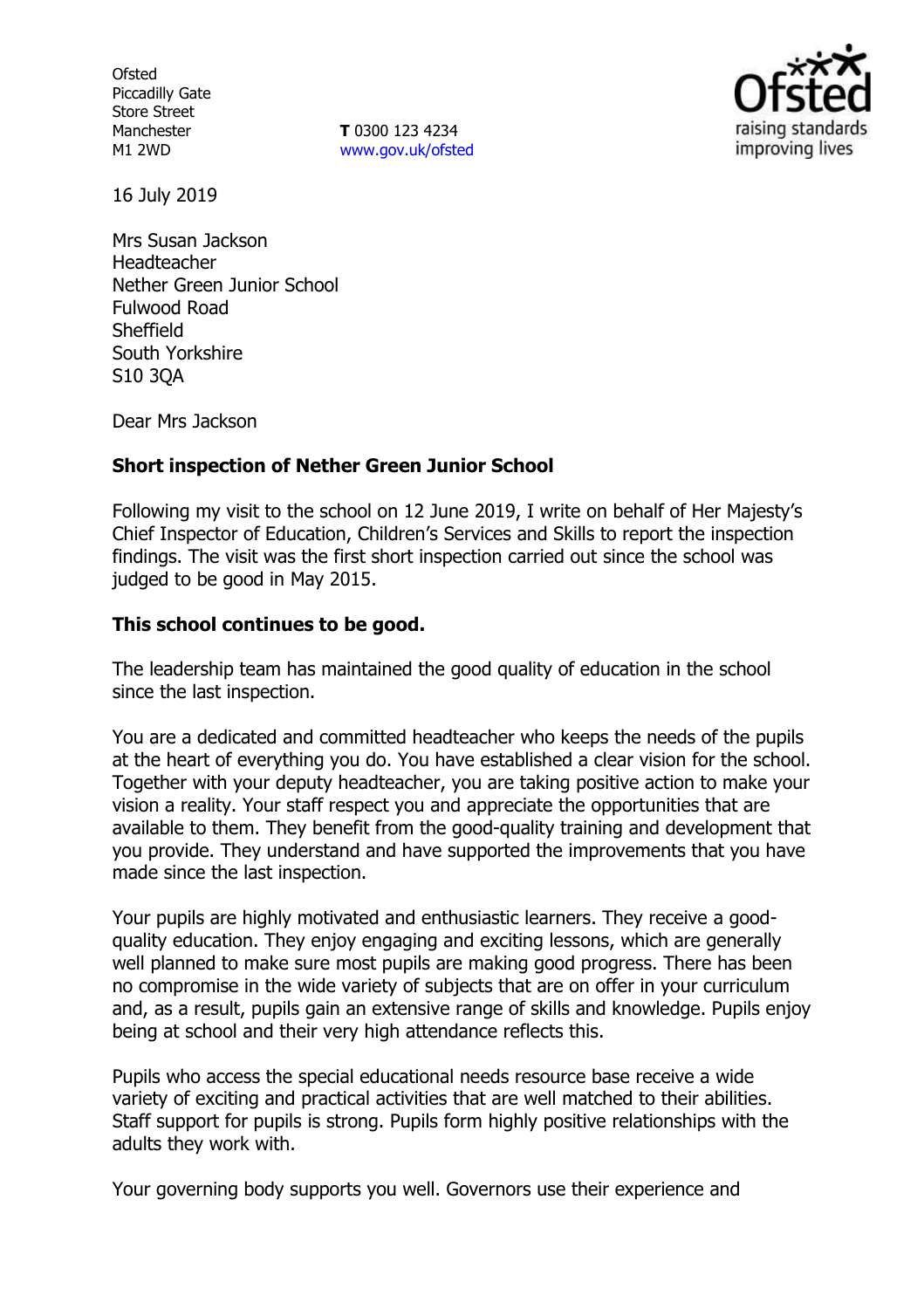

enthusiasm to ask challenging questions that increase their knowledge of the school. They hold you to account for the decisions you make. Governors are proud of your combined achievements to date, and are ambitious for the school to keep improving.

You and your staff have created a very strong, welcoming culture. Parents enjoy and appreciate the school's friendliness and senior leaders' presence in the playground before and after school.

You have made good progress towards achieving the areas for improvement identified at the last inspection. You have put in place good-quality and targeted training for staff. This enables them to deliver learning with a more individualised approach. Teachers now have a greater focus on the teaching of reading and dedicated time is available in the timetable for this. The impact of this is seen in the 2018 outcomes for reading, which saw a higher proportion of pupils reaching the expected and higher standard, compared to the previous year.

You have successfully improved the quality of subject leadership in mathematics and English, which in turn is bringing about improvements to pupils' attainment and progress in these subjects. Since the last inspection, you have appointed new subject leaders for subjects across the wider curriculum, such as history and geography. They are enthusiastic and knowledgeable, but their roles in monitoring their subjects are not fully developed. You have appropriate plans in place to support them to improve their skills, which need to be realised.

## **Safeguarding is effective.**

The leadership team has ensured that all safeguarding arrangements are fit for purpose.

Since the previous inspection, leaders have worked hard to ensure that pupils are safe. A strong culture of safeguarding now permeates the school. You have implemented and embedded plans to ensure that pupils learn how to keep themselves safe, particularly when using the internet. These include lessons in class, assemblies and having visitors in school to talk to them. Pupils report that there is no bullying in school and if there were any problems they are confident that staff would deal with them quickly and positively.

Staff are knowledgeable about safeguarding and are trained to spot any signs that a child may be at risk of harm. This is due to the regular and good-quality safeguarding training they receive.

Pupils' behaviour around school is exemplary. They are kind, considerate and display maturity in their personal development and well-being.

## **Inspection findings**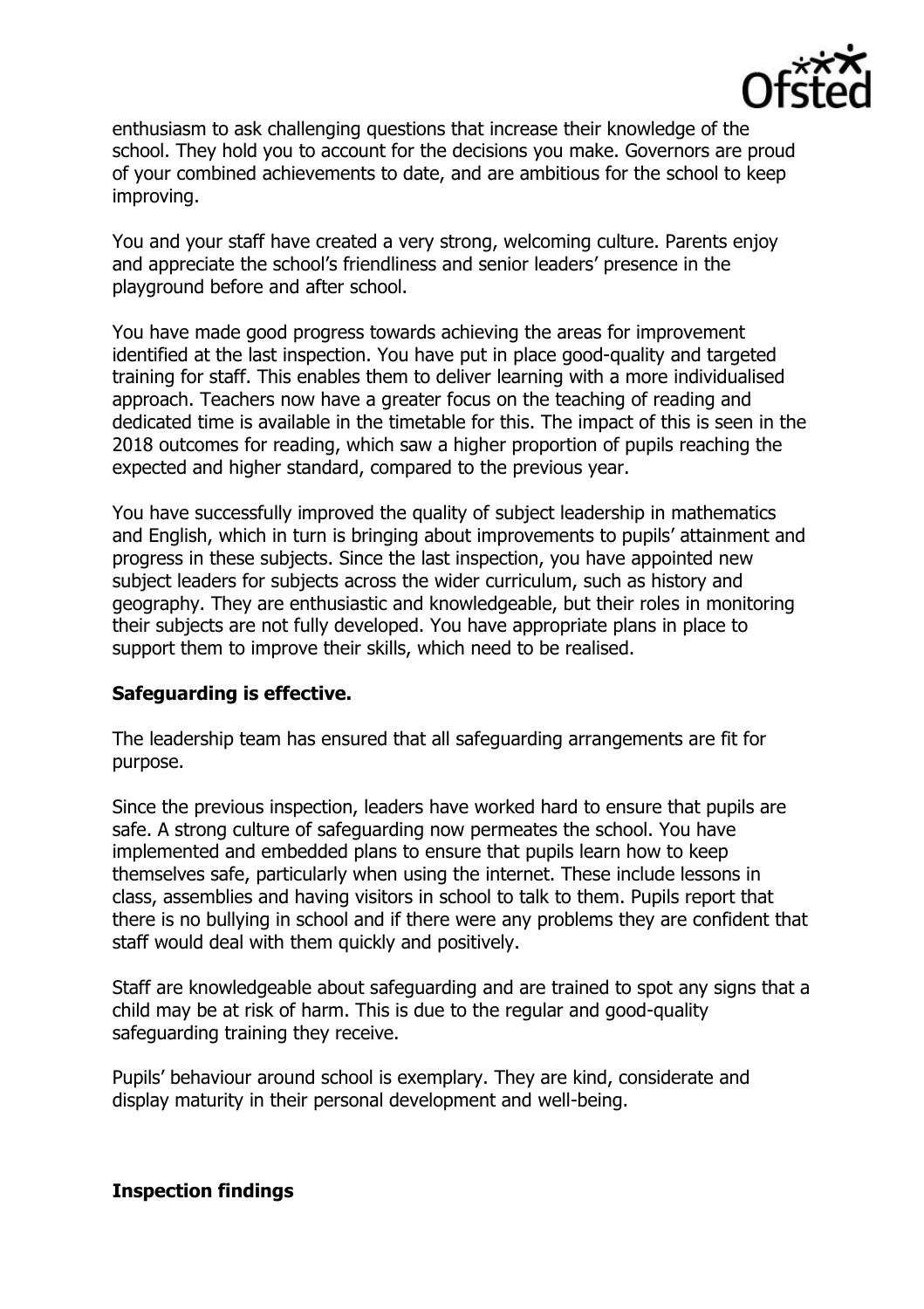

- Staff seek to provide the best possible learning experiences and opportunities for pupils. They use assessment information to support their planning effectively, which means that for the most part planned activities are well matched to pupils' abilities. However, occasionally, activities planned for the most able pupils are not sufficiently challenging to enable them to deepen their understanding and extend their knowledge. This impacts on pupils' progress.
- Support staff encourage pupils to be independent learners. They provide goodquality intervention and support to ensure that pupils make good progress in their learning.
- **Pupils make good progress in English and mathematics. Their language** development and speaking and listening skills are particularly strong.
- The school's work to promote pupils' personal development and welfare is excellent. As a result, pupils are kind, caring and respectful to others, including their peers, staff and visitors alike. Pupils listen carefully to each other, take it in turn to speak and make sure everyone has opportunities to contribute to a discussion.
- Senior leaders are aware of the changing needs of the pupils. For example, there is an increasing number of pupils who speak English as an additional language. Leaders have introduced a focus on vocabulary to ensure that they provide additional support with English language skills.
- You have made sure that you work closely with your local infant schools to make sure that pupils are well prepared for their start with you. Similarly, the transition arrangements for pupils leaving the school to move on to the next stage of their education are equally thorough. Consequently, the pupils are very well prepared and they continue to be successful learners.
- You use additional funding for disadvantaged pupils effectively. These pupils make good progress from their starting points. Teachers know the pupils well, and effective additional support and intervention are available to them when needed. Disadvantaged pupils have improved their attendance due to the valuable support they receive.

## **Next steps for the school**

Leaders and those responsible for governance should ensure that:

- $\blacksquare$  planned activities for the most able pupils are suitably challenging, so that pupils are made to think hard about their learning in a range of subjects
- $\blacksquare$  plans for developing and strengthening subject leadership of the wider curriculum are realised.

I am copying this letter to the chair of the governing body, the regional schools commissioner and the director of children's services for Sheffield. This letter will be published on the Ofsted website.

Yours sincerely